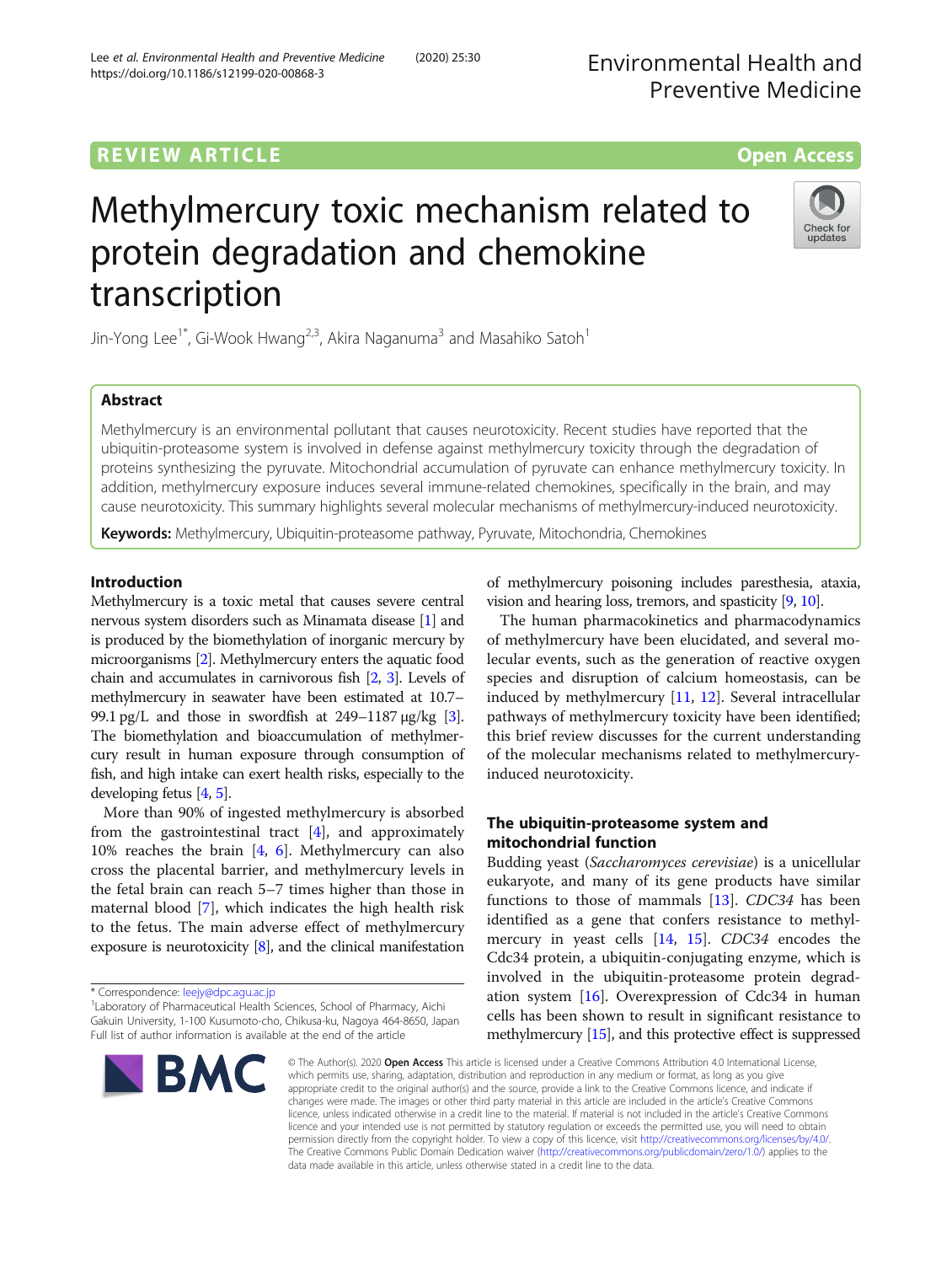by the inhibition of proteasome activity [\[15](#page-3-0)]. These findings suggest that methylmercury induces cellular accumulation of certain proteins and that this accumulation is toxic; further, these proteins are degraded via the ubiquitinproteasome system.

Cdc34 is an E2 enzyme of the ubiquitin-proteasome system and interacts with the Skp1/Cdc53/F-box protein (SCF) E3 complex [\[16](#page-3-0)]. In budding yeast, 17 F-box proteins bind to substrate proteins degraded by the ubiquitin-proteasome system [\[17](#page-3-0)], and each F-box protein has a specific substrate in selecting proteins to be degraded. Overexpression of Hrt3 and of Ylr224w (Ucc1), two F-box proteins, has been shown to confer resistance to methylmercury in yeast cells [[18](#page-3-0)]. In addition, yeast cells overexpressing Hrt3 and Ucc1 are not resistant to methylmercury in the presence of a proteasome inhibitor [\[18\]](#page-3-0). This indicates that the substrates recognized by Hrt3 or Ucc1 may include proteins that are involved in methylmercury toxicity and degraded by the proteasome. Therefore, the identification of these substrate proteins would assist in clarifying the molecular mechanism underlying methylmercury toxicity.

Yeast two-hybrid screening identified Dld3 as a substrate ubiquitinated by Hrt3 and Eno2 as a substrate ubiquitinated by Ucc1 [\[19\]](#page-3-0). Yeast cells overexpressing Dld3 and Eno2 exhibited higher sensitivity to methylmercury [[19](#page-3-0)], indicating that Hrt3 and Ucc1 are involved in promoting proteasomal degradation by ubiquitination of Dld3 and Eno2 (Fig. 1). Dld3 is involved in the conversion

of D-lactose to pyruvate [[20](#page-3-0)] and Eno2 is involved in the glycolytic system [[21](#page-3-0)], a metabolic pathway by which glucose is converted through several stages of reactions to pyruvate [\[22\]](#page-3-0). Yeast cells with overexpression of Dld3 and Eno2 showed higher sensitivity to methylmercury [[19](#page-3-0)]. These suggest that an increase in the synthesis of intracellular pyruvate is one pathway of methylmercury toxicity. We previously demonstrated that the addition of nontoxic concentrations of pyruvate enhances the sensitivity of yeast and human neuroblastoma cells to methylmercury [\[23\]](#page-3-0), suggesting that accumulation of Dld3 and Eno2, substrate proteins of the SCF complex, increases methylmercury toxicity, as does pyruvate, the metabolic product of glycolysis.

The mechanism causing pyruvate-induced methylmercury toxicity has also been examined. In yeast cells that have little pyruvate decarboxylase activity involved in the production of acetyl-CoA from pyruvate, the effect of pyruvate on methylmercury toxicity was significantly increased [[23](#page-3-0)]. This result suggested that methylmercury promoted the transport of pyruvate into mitochondria and that the increased pyruvate concentrations in mitochondria were involved in intensifying the toxicity of methylmercury without being converted to acetyl-CoA. Furthermore, in human neuroblastoma cells, methylmercury treatment alone decreased the mitochondrial membrane potential, and the addition of pyruvate led to a further significant decrease. In addition, treatment with

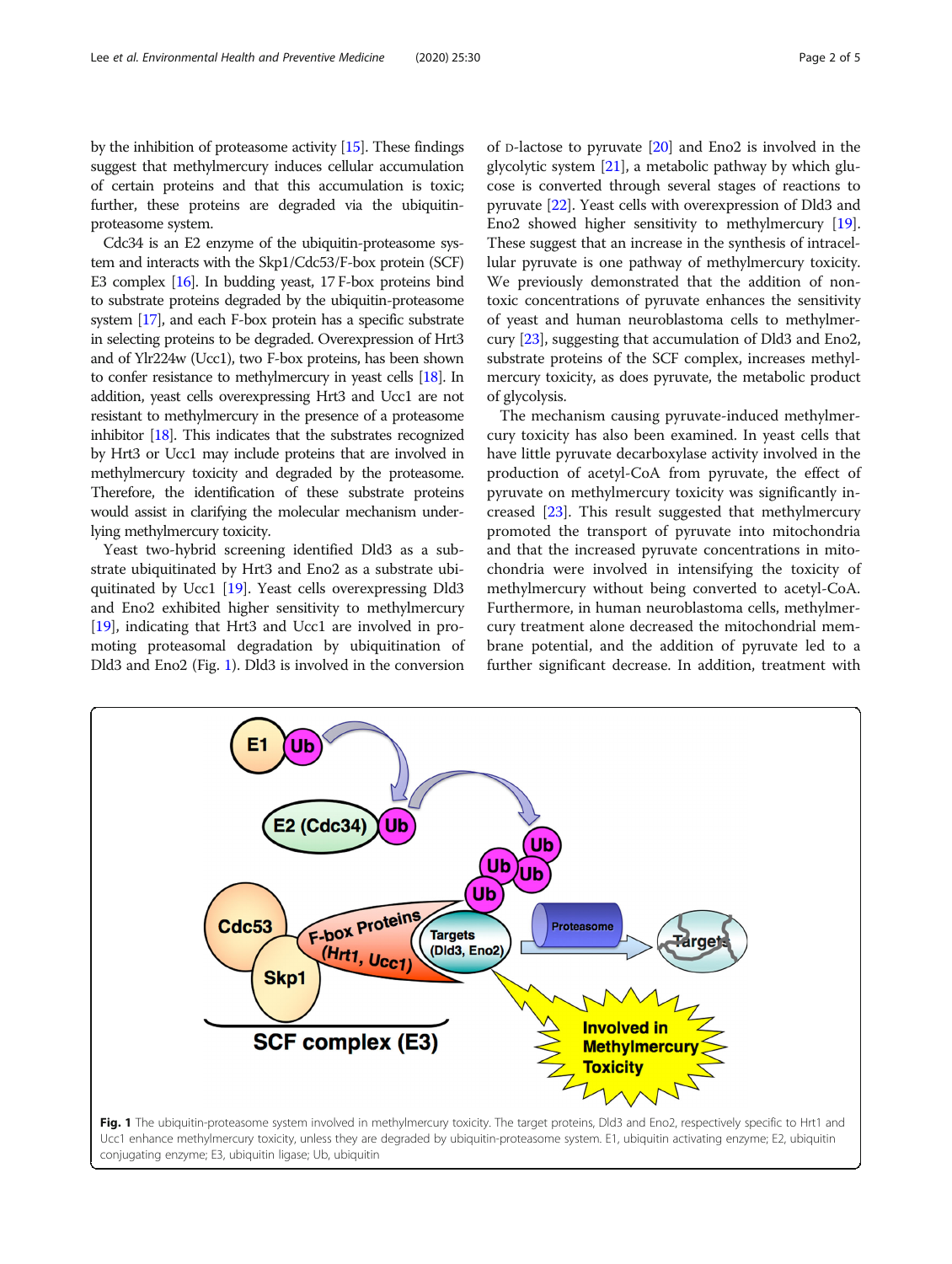N-acetylcysteine (an antioxidant) significantly alleviated the toxicity of methylmercury and significantly inhibited the intensification of methylmercury toxicity by pyruvate [[23\]](#page-3-0). These data indicate that methylmercury increases mitochondrial pyruvate levels, leading to mitochondrial dysfunction and the generation of reactive oxygen species (Fig. 2).

#### Chemokines in methylmercury toxicity

The precise mechanism of methylmercury-induced neuronal disorders is unclear. Our research group previously found that methylmercury treatment altered the expression levels of genes in the murine cerebellum, upregulating the expression of 21 genes and downregulating that of 11 genes [[24\]](#page-3-0). Increased expression was observed for several genes encoding the chemokines Ccl2, Ccl4, Ccl7, Ccl9, and Ccl12. Chemokines have been hypothesized to be involved in physiological synaptic signal transmission and developmental processes in the central nervous system [\[25](#page-3-0)], and their roles in methylmercury toxicity should therefore be investigated. We found that in the murine cerebrum, mRNA levels of these five chemokines increased significantly in response to methylmercury, and a similar response was observed in the kidney, with the exception of Ccl4 expression. No significant effect on chemokines was observed in the liver and spleen [[26](#page-3-0)]. Our study of changes in chemokine gene expression in the murine cerebellum, cerebrum, kidney, liver, and spleen found that methylmercury-induced upregulation of Ccl3 and Ccl4 expression [\[27\]](#page-3-0), implying a specificity in

methylmercury toxicity to the central nervous system. We also found that methylmercury increased Ccl2 expression in human 1321 N1 astrocytes and elevated nuclear levels of the NF-κB p65 subunit; overexpression of CCL2 was inhibited by suppressing p65 expression using RNA interference  $[28]$  $[28]$ . More recently, we examined the transcriptional regulatory mechanism that induces Ccl4 expression in C17.2 mouse neural stem cells, and found that methylmercury stimulated the region upstream of the transcription start site and increased nuclear levels of serum response factor (SRF) and the amount bound to the Ccl4 gene promoter [\[29](#page-3-0)]. We also confirmed that methylmercury activated p38 and ERK, which are a part of the mitogen-activated protein kinase pathway, and these activations were involved in the induction of Ccl4 expression [\[29](#page-3-0)].

### Conclusions

We summarized the known molecular mechanisms of methylmercury-induced neurotoxicity, including pyruvate. The findings suggest that the normal function of the ubiquitin-proteasome system in regulating pyruvatepromoting proteins may influence methylmercury toxicity. Glucose is the main energy source of the mammalian brain, and after conversion to pyruvate is used for ATP production [\[30\]](#page-4-0). Pyruvate accumulation in mitochondria may increase methylmercury toxicity.

Chemokines mediate inflammation in various tissues, including the brain and kidneys [\[31,](#page-4-0) [32](#page-4-0)]. Therefore, it is reasonable to postulate that chemokines are involved in the

![](_page_2_Figure_9.jpeg)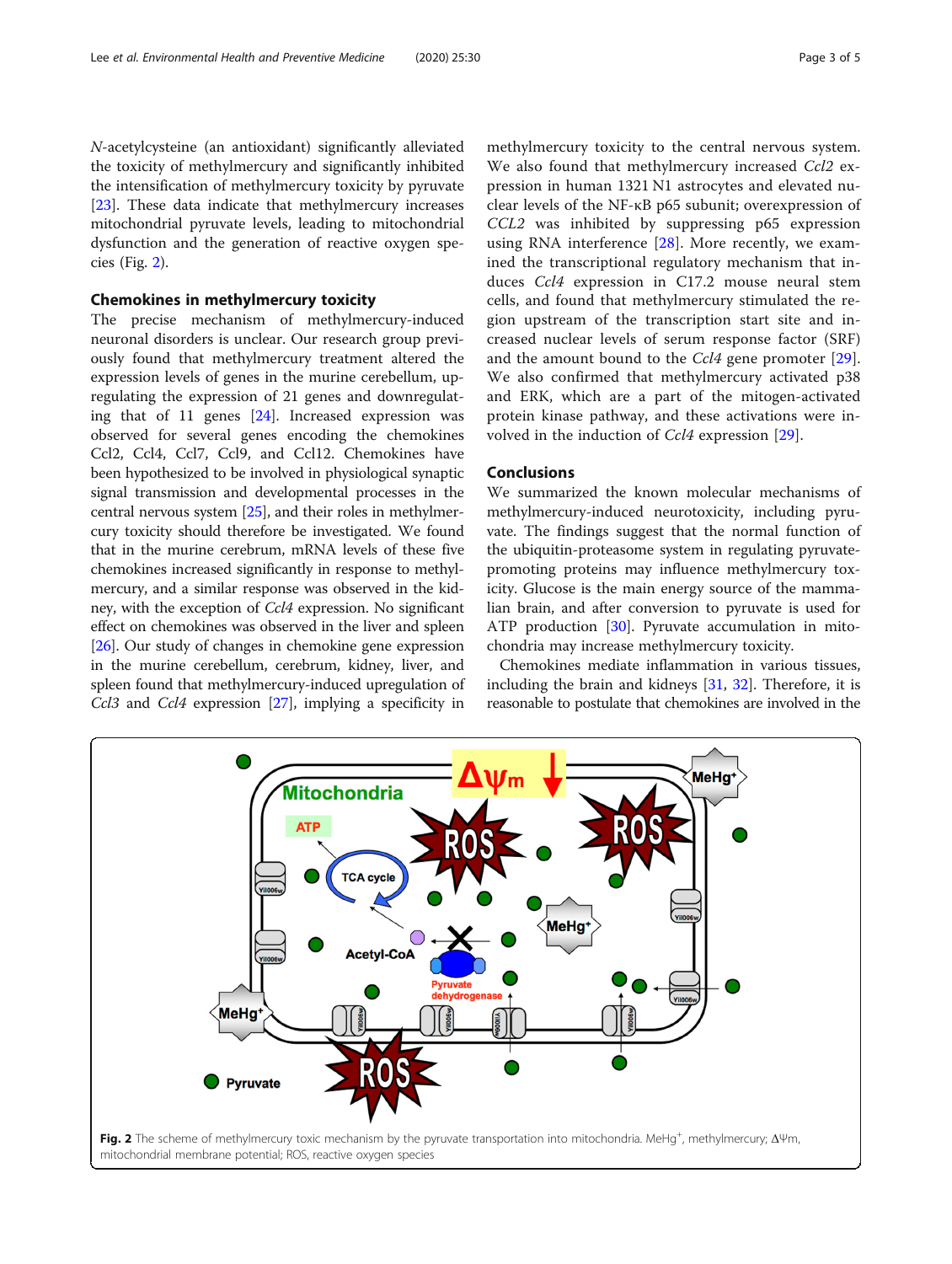<span id="page-3-0"></span>pathway mediating methylmercury toxicity. Chemokines may function as signaling molecules in the CNS [\[33](#page-4-0)]. Several chemokines may be specific to methylmercury-induced disorders of the central nervous system.

Our research group recently reported several factors involved in the molecular pathways of cadmium, as well as methylmercury [\[34](#page-4-0), [35](#page-4-0)]. Such mechanistic studies in other metals may contribute to our understanding of the toxic mechanism of toxic metals. Further studies are very expected to elucidate the precise molecular mechanism of toxic heavy metals.

#### Acknowledgements

I am very honored to receive the Encouragement Prize of the Japanese Society for Hygiene in 2019.

#### Authors' contributions

J.Y.L. wrote the manuscript. G.W.H., A.N., and M.S. revised the manuscript. The author(s) read and approved the final manuscript.

#### Funding

This work was done without any fund.

#### Availability of data and materials

Not applicable.

Ethics approval and consent to participate Not applicable.

#### Consent for publication

Not applicable.

#### Competing interests

The authors declare that they have no competing interests.

#### Author details

<sup>1</sup> Laboratory of Pharmaceutical Health Sciences, School of Pharmacy, Aichi Gakuin University, 1-100 Kusumoto-cho, Chikusa-ku, Nagoya 464-8650, Japan. 2 Laboratory of Environmental and Health Sciences, Faculty of Pharmaceutical Sciences, Tohoku Medical and Pharmaceutical University, Sendai 981-8558, Japan. <sup>3</sup> Laboratory of Molecular and Biochemical Toxicology, Graduate School of Pharmaceutical Sciences, Tohoku University, Sendai 980-8578, Japan.

#### Received: 2 April 2020 Accepted: 29 June 2020 Published online: 17 July 2020

#### References

- 1. Harada M. Minamata disease: methylmercury poisoning in Japan caused by environmental pollution. Crit Rev Toxicol. 1995;25:1–24. [https://doi.org/10.](https://doi.org/10.3109/10408449509089885) [3109/10408449509089885.](https://doi.org/10.3109/10408449509089885)
- 2. Randall PM, Chattopadhyay S. Mercury contaminated sediment sites-an evaluation of remedial options. Environ Res. 2013;125:131–49. [https://doi.](https://doi.org/10.1016/j.envres.2013.01.007) [org/10.1016/j.envres.2013.01.007](https://doi.org/10.1016/j.envres.2013.01.007).
- Harding G, Dalziel J, Vass P. Bioaccumulation of methylmercury within the marine food web of the outer Bay of Fundy, Gulf of Maine. PLoS One. 2018; 13:e0197220. <https://doi.org/10.1371/journal.pone.0197220>.
- 4. Clarkson TW. The three modern faces of mercury. Environ Health Perspect. 2002;110(Suppl 1):11–23. <https://doi.org/10.1289/ehp.02110s111>.
- 5. Risher JF, Murray HE, Prince GR. Organic mercury compounds: human exposure and its relevance to public health. Toxicol Ind Health. 2002;18: 109–60. <https://doi.org/10.1191/0748233702th138oa>.
- 6. Clarkson TW, Magos L. The toxicology of mercury and its chemical compounds. Crit Rev Toxicol. 2006;36:609–62. [https://doi.org/10.1080/](https://doi.org/10.1080/10408440600845619) [10408440600845619.](https://doi.org/10.1080/10408440600845619)
- 7. Cernichiari E, Brewer R, Myers GJ, Marsh DO, Lapham LW, Cox C, et al. Monitoring methylmercury during pregnancy: maternal hair predicts fetal brain exposure. Neurotoxicology. 1995;16:705–10.
- 8. Clarkson TW, Magos L, Myers GJ. The toxicology of mercury--current exposures and clinical manifestations. N Engl J Med. 2003;349:1731–7. <https://doi.org/10.1056/NEJMra022471>.
- 9. Clarkson TW. The toxicology of mercury. Crit Rev Clin Lab Sci. 1997;34:369–403. <https://doi.org/10.3109/10408369708998098>.
- 10. Murata K, Dakeishi M, Shimada M, Satoh H. Assessment of intrauterine methylmercury exposure affecting child development: messages from the newborn. Tohoku J Exp Med. 2007;213:187–202. [https://doi.org/10.1620/](https://doi.org/10.1620/tjem.213.187) [tjem.213.187](https://doi.org/10.1620/tjem.213.187).
- 11. Freitas AJ, Rocha JB, Wolosker H, Souza DO. Effects of Hg2+ and CH3Hg + on Ca2+ fluxes in rat brain microsomes. Brain Res. 1996;738:257–64. [https://doi.org/10.1016/s0006-8993\(96\)00781-0](https://doi.org/10.1016/s0006-8993(96)00781-0).
- 12. Aschner M, Syversen T, Souza DO, Rocha JB, Farina M. Involvement of glutamate and reactive oxygen species in methylmercury neurotoxicity. Braz J Med Biol Res. 2007;40:285–91. [https://doi.org/10.1590/s0100-](https://doi.org/10.1590/s0100-879x2007000300001) [879x2007000300001](https://doi.org/10.1590/s0100-879x2007000300001).
- 13. Tuite MF. Yeast models of neurodegenerative diseases. Prog Mol Biol Transl Sci. 2019;168:351–79. <https://doi.org/10.1016/bs.pmbts.2019.07.001>.
- 14. Furuchi T, Hwang GW, Naganuma A. Overexpression of the ubiquitinconjugating enzyme Cdc34 confers resistance to methylmercury in Saccharomyces cerevisiae. Mol Pharmacol. 2002;61:738–41. [https://doi.](https://doi.org/10.1124/mol.61.4.738) [org/10.1124/mol.61.4.738.](https://doi.org/10.1124/mol.61.4.738)
- 15. Hwang GW, Furuchi T, Naganuma A. A ubiquitin-proteasome system is responsible for the protection of yeast and human cells against methylmercury. FASEB J. 2002;16:709–11. [https://doi.org/10.1096/fj.01-0899fje.](https://doi.org/10.1096/fj.01-0899fje)
- 16. Goebl MG, Yochem J, Jentsch S, McGrath JP, Varshavsky A, Byers B. The yeast cell cycle gene CDC34 encodes a ubiquitin-conjugating enzyme. Science. 1988;241:1331–5. <https://doi.org/10.1126/science.2842867>.
- 17. Skowyra D, Craig KL, Tyers M, Elledge SJ, Harper JW. F-box proteins are receptors that recruit phosphorylated substrates to the SCF ubiquitin-ligase complex. Cell. 1997;91:209–19. [https://doi.org/10.1016/s0092-8674\(00\)80403-1](https://doi.org/10.1016/s0092-8674(00)80403-1).
- 18. Hwang GW, Ishida Y, Naganuma A. Identification of F-box proteins that are involved in resistance to methylmercury in Saccharomyces cerevisiae. FEBS Lett. 2006;580:6813–8. <https://doi.org/10.1016/j.febslet.2006.11.045>.
- 19. Lee JY, Ishida Y, Kuge S, Naganuma A, Hwang GW. Identification of substrates of F-box protein involved in methylmercury toxicity in yeast cells. FEBS Lett. 2015;589:2720–5. [https://doi.org/10.1016/j.febslet.2015.08.016.](https://doi.org/10.1016/j.febslet.2015.08.016)
- 20. Chelstowska A, Liu Z, Jia Y, Amberg D, Butow RA. Signalling between mitochondria and the nucleus regulates the expression of a new D-lactate dehydrogenase activity in yeast. Yeast. 1999;15:1377–91. [https://doi.org/10.](https://doi.org/10.1002/(sici)1097-0061(19990930)15:13<1377::Aid-yea473>3.0.Co;2-0) [1002/\(sici\)1097-0061\(19990930\)15:13<1377::Aid-yea473>3.0.Co;2-0.](https://doi.org/10.1002/(sici)1097-0061(19990930)15:13<1377::Aid-yea473>3.0.Co;2-0)
- 21. McAlister L, Holland MJ. Targeted deletion of a yeast enolase structural gene. Identification and isolation of yeast enolase isozymes. J Biol Chem. 1982;257:7181–8.
- 22. Fraenkel DG. The top genes: on the distance from transcript to function in yeast glycolysis. Curr Opin Microbiol. 2003;6:198–201. [https://doi.org/10.](https://doi.org/10.1016/s1369-5274(03)00023-7) [1016/s1369-5274\(03\)00023-7.](https://doi.org/10.1016/s1369-5274(03)00023-7)
- 23. Lee JY, Ishida Y, Takahashi T, Naganuma A, Hwang GW. Transport of pyruvate into mitochondria is involved in methylmercury toxicity. Sci Rep. 2016;6:21528. [https://doi.org/10.1038/srep21528.](https://doi.org/10.1038/srep21528)
- 24. Hwang GW, Lee JY, Ryoke K, Matsuyama F, Kim JM, Takahashi T, et al. Gene expression profiling using DNA microarray analysis of the cerebellum of mice treated with methylmercury. J Toxicol Sci. 2011;36:389–91. [https://doi.](https://doi.org/10.2131/jts.36.389) [org/10.2131/jts.36.389.](https://doi.org/10.2131/jts.36.389)
- 25. Rostene W, Kitabgi P, Parsadaniantz SM. Chemokines: a new class of neuromodulator? Nat Rev Neurosci. 2007;8:895–903. [https://doi.org/10.1038/](https://doi.org/10.1038/nrn2255) [nrn2255.](https://doi.org/10.1038/nrn2255)
- 26. Lee JY, Hwang GW, Kim MS, Takahashi T, Naganuma A. Methylmercury induces a brain-specific increase in chemokine CCL4 expression in mice. J Toxicol Sci. 2012;37:1279–82. <https://doi.org/10.2131/jts.37.1279>.
- 27. Kim MS, Takahashi T, Lee JY, Hwang GW, Naganuma A. Global chemokine expression in methylmercury-treated mice: methylmercury induces brainspecific expression of CCL3 and CCL4. J Toxicol Sci. 2013;38:925–9. [https://](https://doi.org/10.2131/jts.38.925) [doi.org/10.2131/jts.38.925.](https://doi.org/10.2131/jts.38.925)
- 28. Kim MS, Takahashi T, Lee JY, Hwang GW, Naganuma A. Methylmercury induces CCL2 expression through activation of NF-kappaB in human 1321 N1 astrocytes. J Toxicol Sci. 2012;37:1275–8. [https://doi.org/10.2131/jts.37.1275.](https://doi.org/10.2131/jts.37.1275)
- 29. Kim M-S, Takahashi T, Lee J-Y, Toyama T, Hoshi T, Kuge S, et al. Methylmercury induces the expression of chemokine CCL4 via SRF activation in C17.2 mouse neural stem cells. Sci Rep. 2019;9:4631. <https://doi.org/10.1038/s41598-019-41127-y>.